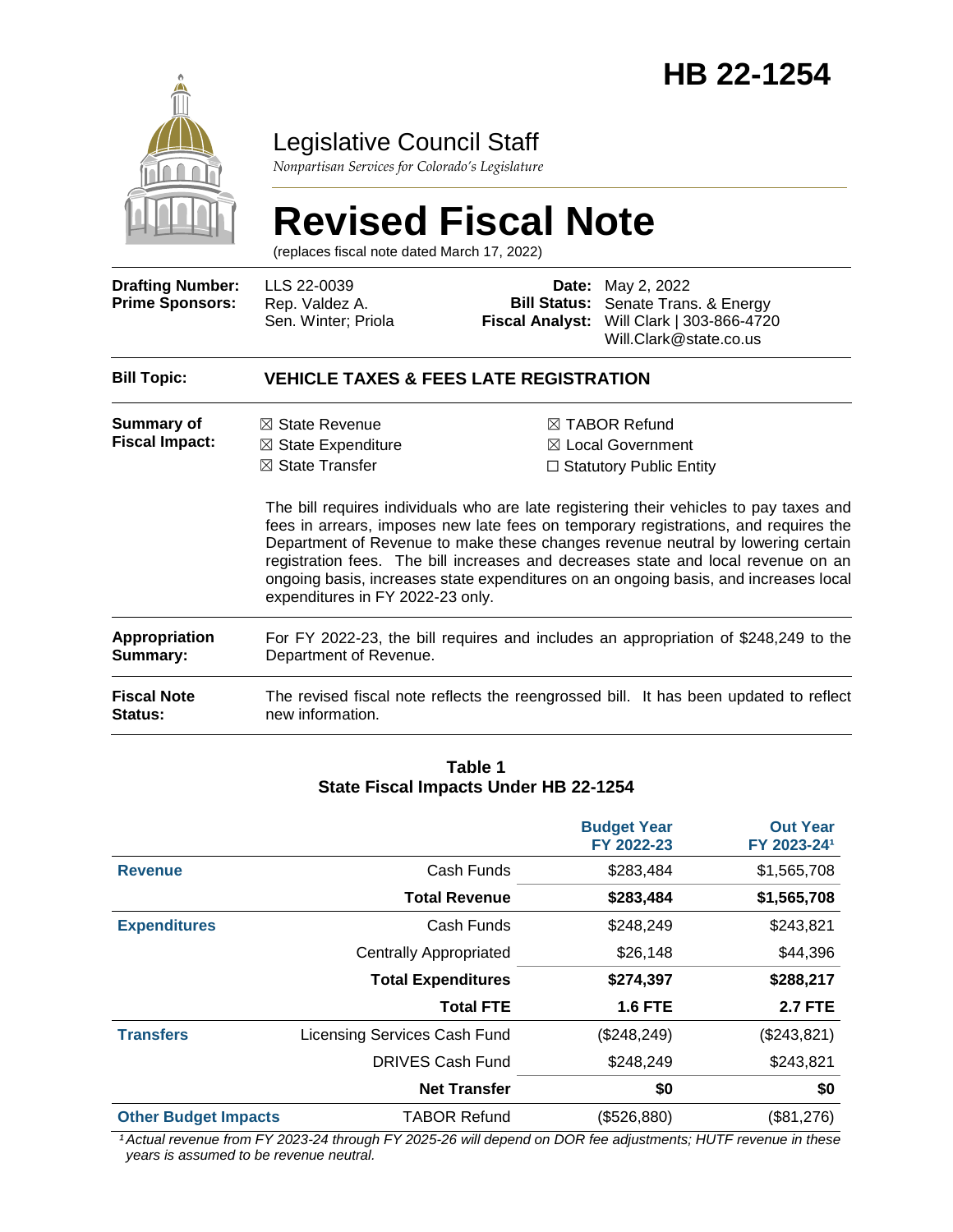## May 2, 2022 **HB 22-1254**

### **Summary of Legislation**

Vehicle owners in Colorado are required to title and register their vehicle within 60 days of purchase, or within 90 days of becoming a state resident, and must renew their registration annually. When a vehicle owner does not register their vehicle on time, the Department of Revenue (DOR) assesses \$25 in late fees for each month late, up to a maximum of \$100, and they may be charged prorated Specific Ownership Tax (SOT). This bill requires vehicle owners to pay prorated registration fees and non-SOT taxes from the date they were required to register their vehicle, in addition to standard late fees. It also requires temporary registration permit holders to start paying late fees, and directs the DOR to adjust other registration fees on a temporary basis, subject to certain restrictions, to reduce local revenue and state revenue that is subject to TABOR as a result of the bill.

**Vehicle registration for new residents.** This bill requires new residents to provide documentation of their vehicle's previous registration and evidence of their Colorado residency date when registering their vehicle with the DOR. If a vehicle owner fails to register their vehicle within 90 days of becoming a resident, this bill requires them to pay prorated taxes and fees from the date the person became a resident to the date of vehicle registration. Back taxes and fees are not charged if the owner's vehicle is Class A personal property, which includes trucks, truck tractors, trailers, and semitrailers used to transport people or property as an interstate commercial carrier.

**Temporary registration permits.** Under current law, the DOR may issue a temporary 60-day registration permit to individuals who purchase a vehicle from another individual to give them time to complete an emissions test. The DOR may also authorize up to two temporary registration permits if an individual purchases a vehicle from a licensed Colorado dealer and work needs to be done to issue a title or perfect the lien. Temporary registration permit holders are currently exempt from late registration fees. This bill removes the exemption.

**Vehicle title and registration fee reduction.** Additional revenue collected under this bill from back registration fees and additional late fees will be allocated and used in the same manner as the late fees in current law. To compensate for some of these fee increases, the bill reduces Age of Vehicle (AOV) fees, which are additional registration fees that are credited to the Highway Users Tax Fund (HUTF) based on the age of a vehicle. The bill also reduces the fee charged for registering motor vehicles, trailers, and semitrailers that is sent to counties for their road and bridge funds. The DOR must adjust these fees over time to account for increases and decreases in statewide registration fee collection. The DOR is allowed to retain one dollar from AOV fees to offset the costs of implementing the bill. The AOV and road and county bridge fee decreases are repealed July 1, 2026.

## **Background and Assumptions**

**Growth rate.** The number of vehicle registrations, as applied to expenditure and revenue estimates throughout the fiscal note, has been adjusted to account for estimated annual growth of 1.62 percent. This rate is based on a 10-year average.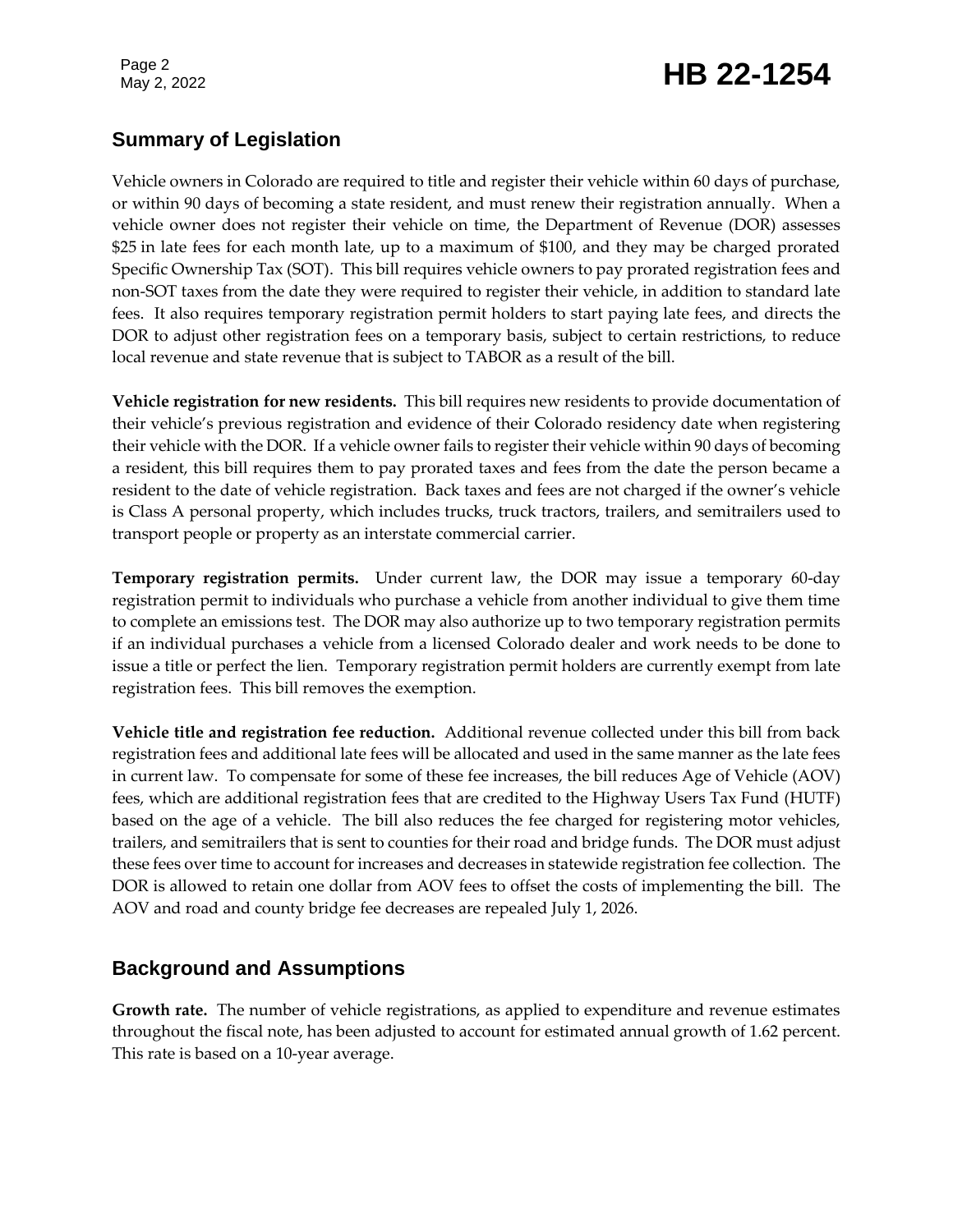## May 2, 2022 **HB 22-1254**

**Late fee refunds.** Vehicle owners may request exemptions from late fee assessments from the county clerk and recorder. If the county clerk and recorder denies the late fee exemption request, the owner can request a review from the DOR. The DOR can either initiate a refund or deny the request and inform vehicle owners about their ability to request a hearing. The fiscal note assumes there will be a 7 percent increase in late fee refund requests reviewed by the DOR as a result of the bill from increased enforcement and the addition of prorated taxes and fees for late vehicle registration penalties.

**Out-of-state resident compliance.** The fiscal note estimates that each year there are around 92,000 new out-of-state residents who do not register their vehicle in accordance with state law, primarily because they have an active vehicle registration in another state and are not aware of Colorado's ninety-day registration timeline. The total number of new residents requiring vehicle registration is based on 2019 Colorado migration numbers (240,600 new residents) and the proportion of the state population that has a driver license (75 percent). The fiscal note assumes that because of increased penalties and enforcement of the law under this bill, 25 percent of these new residents who would not otherwise have registered their vehicles will choose to do so.

#### **State Revenue**

This bill is anticipated to increase state revenue by \$283,484 in FY 2022-23 and by \$1.6 million in FY 2023-24 through FY 2025-26. After fee decreases in the bill are repealed, revenue will increase by around \$28.5 million in FY 2026-27 and future years. This revenue is shown in Table 2 and discussed below. Revenue under the bill from back-due vehicle registration fees and late fees is subject to TABOR, except for the portion of vehicles fees that will be paid to the Statewide Bridge Enterprise, which is excluded from the state's TABOR limit. This fiscal note estimates that state HUTF revenue collected from prorated back-due fees will be offset by reductions to Age of Vehicle (AOV) fees, which will result in net neutral HUTF revenue collection in out years through FY 2025-26. DOR will continue to collect late fees on an ongoing basis.

| \$283,484      | \$1,565,708    | \$28,453,185 |
|----------------|----------------|--------------|
| (\$187, 114)   | (\$374,227)    | (\$392,711)  |
| (\$13,054,402) | (\$25,548,275) |              |
| \$810,364      | \$1,646,984    | \$1,728,331  |
| \$144,141      | \$292,951      | \$307,421    |
| \$12,570,495   | \$25,548,275   | \$26,810,144 |
| FY 2022-23     | FY 2023-241    | FY 2026-27   |
|                |                |              |

#### **Table 2 Revenue Under HB 22-1254**

*¹ Fee levels in FY 2023-24 will be adjusted by DOR to be HUTF revenue neutral based on actual fee collection. Amounts shown for FY 2023-24 and FY 2026-27 in Table 2 are estimates only, and may vary based on DOR fee adjustments and changes in behavior in response to the higher late penalties.*

**Back registration fees.** The bill increases revenue from back registration fees by about \$5.7 million in FY 2022-23 (half-year impact) and \$11.7 million in FY 2023-24. These back-due fees apply to both new residents in Colorado who fail to register after the 90-day grace period after becoming a resident and persons who fail to register on time after purchasing a vehicle. On average, Coloradans pay \$203 in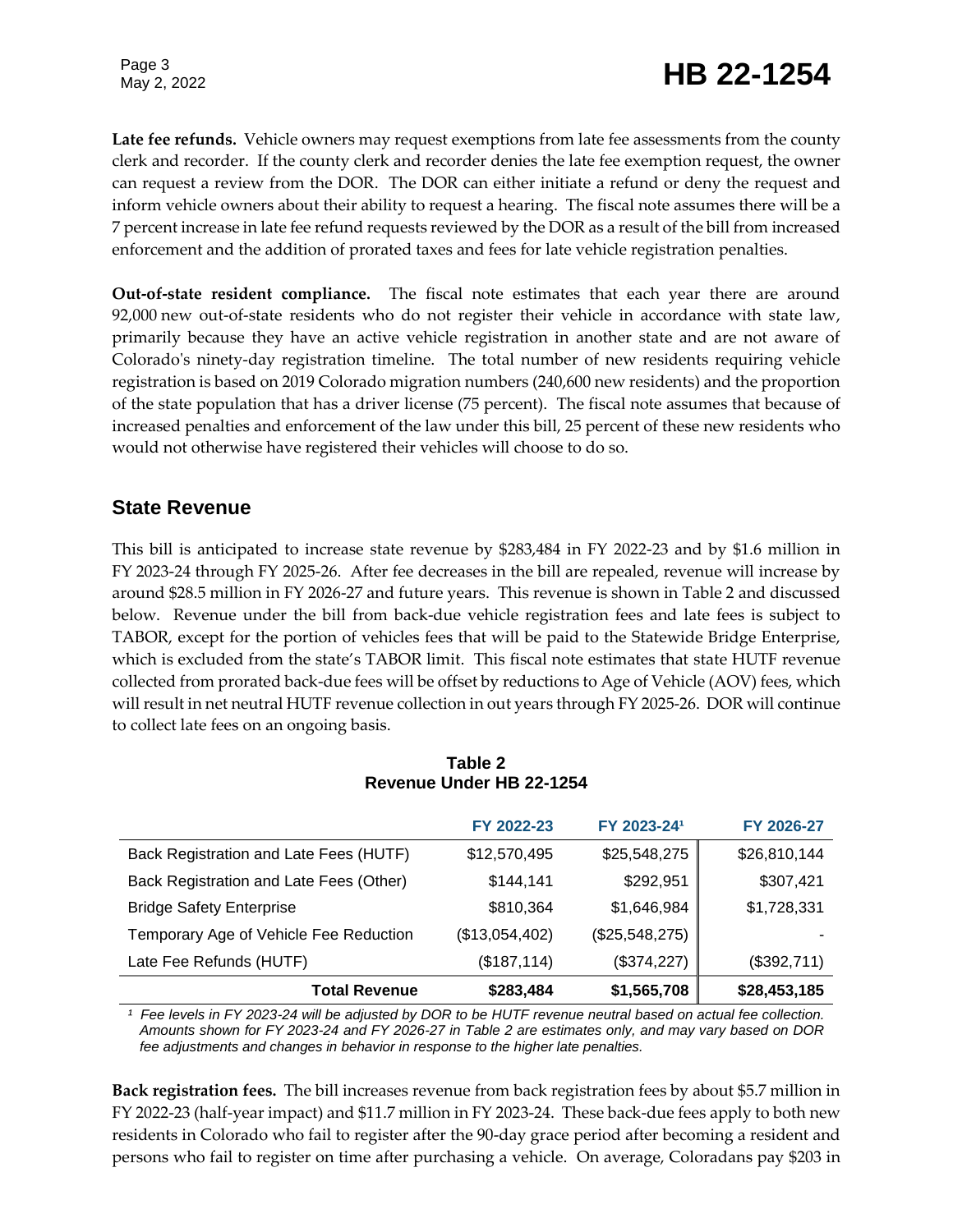## May 2, 2022 **HB 22-1254**

registration fees and surcharges when registering a vehicle (excluding SOT), which would result in back-due fees of about \$17 for every month that a person does not properly register their vehicle. Back registration and late fees under the bill are deposited as normal into various cash funds, and most of this revenue is subject to TABOR. A portion of back registration fee revenue is for the bridge safety surcharge, which is credited to the Colorado Bridge Enterprise. This portion of the back registration fee revenue is exempt from TABOR.

**Late fees for temporary registration permits and new residents.** Currently, vehicle owners with a temporary registration permit are exempt from paying late fees when registering their vehicle with DOR. This bill removes this exemption. The late fee is set at \$25.00 per month, up to a maximum of \$100.00. For each late fee that is assessed, \$10 is retained by counties and the rest is deposited to the HUTF. Removing this exemption, and increased compliance with the law by new residents as a result of increased penalties and greater enforcement, is expected to increase state revenue by \$7.6 million in FY 2022-23 and \$15.4 million in FY 2023-24.

In 2021, around 500,000 vehicles were registered with an expired temporary registration permit. The fiscal note assumes that the annual number of temporary permit holders who do not register on time will remain constant. However, if the bill results in more temporary permit holders registering their vehicles on time to avoid penalties, actual additional late fee revenue collection will decrease in future years.

**Future revenue impacts.** The bill reduces AOV fee and county road and bridge fees through FY 2025-26. These temporary reductions are repealed in FY 2026-27, which will eliminate the annual reduction in state revenue under the bill of \$26 million from AOV fees and over \$5 million from county late registration fees.

**Late fee refunds.** The fiscal note assumes that around 21,000 refund requests will be processed by the DOR in FY 2022-23, and around 42,500 will be processed in FY 2023-24 and out years. The fiscal note also assumes an average refund approval rate of 22 percent, an average refund of \$50 per approved refund, and that \$40 of each refund on average will come from HUTF revenue. The exact amount of annual refunds will depend on the number of approved requests and the actual amount per refund. Late fee refunds are anticipated to reduce HUTF revenue by around \$190,000 in FY 2022-23 and by around \$375,000 in FY 2023-24 and future years.

**HUTF adjustments.** Most of the back registration and late fee increases in the bill are considered HUTF revenue. One of these fees, the AOV fee, will be adjusted to make total HUTF fee increases under the bill revenue neutral. The bill also allows DOR to collect \$1 from every AOV fee that would otherwise have been deposited in the HUTF. Revenue will also decrease from late fee refunds. As a result of these adjustments, actual revenue to the HUTF will decrease by \$3.3 million in FY 2022-23 and by \$5.7 million in FY 2023-24 as shown in Table 3 below.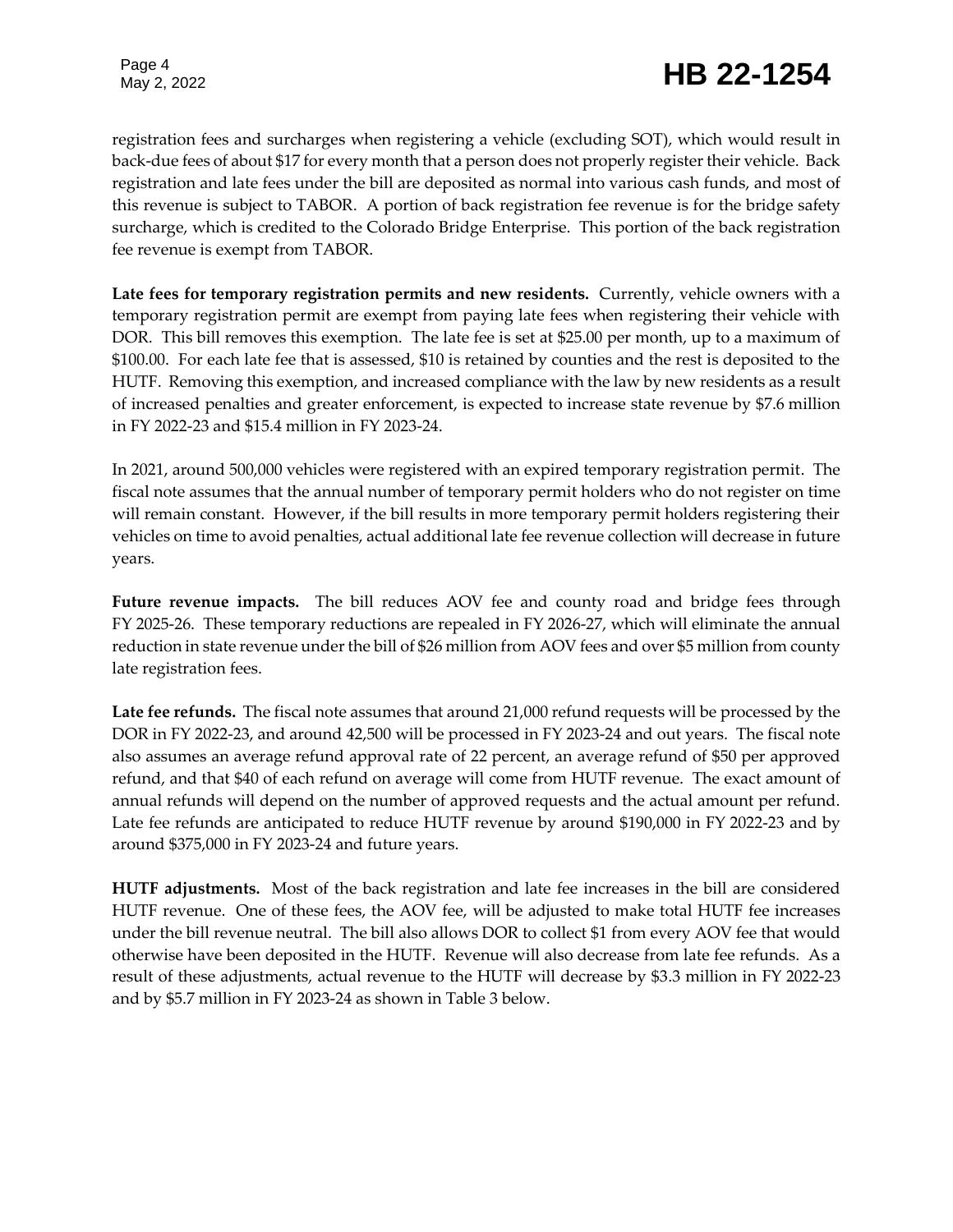## May 2, 2022 **HB 22-1254**

#### **Table 3 Changes to HUTF Under HB 22-1254**

| <b>Total Adjustment</b>             | (\$3,281,901)  | (\$5,680,581)  |
|-------------------------------------|----------------|----------------|
| DOR Share of AOV Diverted from HUTF | (\$2,610,880)  | (\$5,306,354)  |
| Estimated Decrease Late Fee Refunds | (\$187, 114)   | (\$374,227)    |
| <b>Estimated Decrease AOV Fees</b>  | (\$13,054,402) | (\$25,548,275) |
| New HUTF Revenue Under Bill         | \$12,570,495   | \$25,548,275   |
|                                     | FY 2022-23     | FY 2023-241    |

*¹ Actual HUTF adjustment in FY 2023-24 will depend on DOR fee setting. Amounts shown for FY 2023-24 in Table 3 are estimates only.*

**Colorado Department of Transportation.** Of the HUTF revenue from registration back and late fees, 65 percent is credited to the State Highway Fund (SHF) for expenditure by the Department of Transportation, 26 percent is credited to counties, and 9 percent is credited to municipalities. Table 4 outlines estimated changes to HUTF revenue distribution under this bill.

#### **Table 4 Estimated HUTF Distributions Under HB 22-1254**

|                                          | FY 2022-23    | FY 2023-241   |
|------------------------------------------|---------------|---------------|
| Revenue: State Highway Fund (65 percent) | (\$2,133,236) | (\$3,692,378) |
| Revenue: Counties (26 percent)           | (\$853,294)   | (\$1,476,951) |
| Revenue: Municipalities (9 percent)      | (\$295,371)   | (\$511,252)   |
| <b>Total Revenue</b>                     | (\$3,281,901) | (\$5,680,581) |

*¹ Changes to the HUTF distribution in FY 2023-24 will depend on DOR fee adjustments. Amounts shown for FY 2023-24 in Table 4 are estimates only.*

## **State Transfers**

The fiscal note estimates that the bill will require transfers of roughly \$248,249 in FY 2022-23 and \$243,821 in FY 2023-24 and future years from the Licensing Services Cash Fund to the DRIVES Cash Fund, as shown in Table 5 and discussed below.

#### **Table 5 Transfers Under HB 22-1254**

|                              |                     | FY 2022-23  | FY 2023-241 |
|------------------------------|---------------------|-------------|-------------|
| Licensing Services Cash Fund |                     | (\$248,249) | (\$243,821) |
| <b>DRIVES Cash Fund</b>      |                     | \$248,249   | \$243,821   |
|                              | <b>Net Transfer</b> | \$0         | \$0         |

The amount of transfers each fiscal year will equal total state expenditures required to implement the bill. Funding from the Licensing Services Cash Fund will come from the DOR's share of the AOV fee as provided in the bill.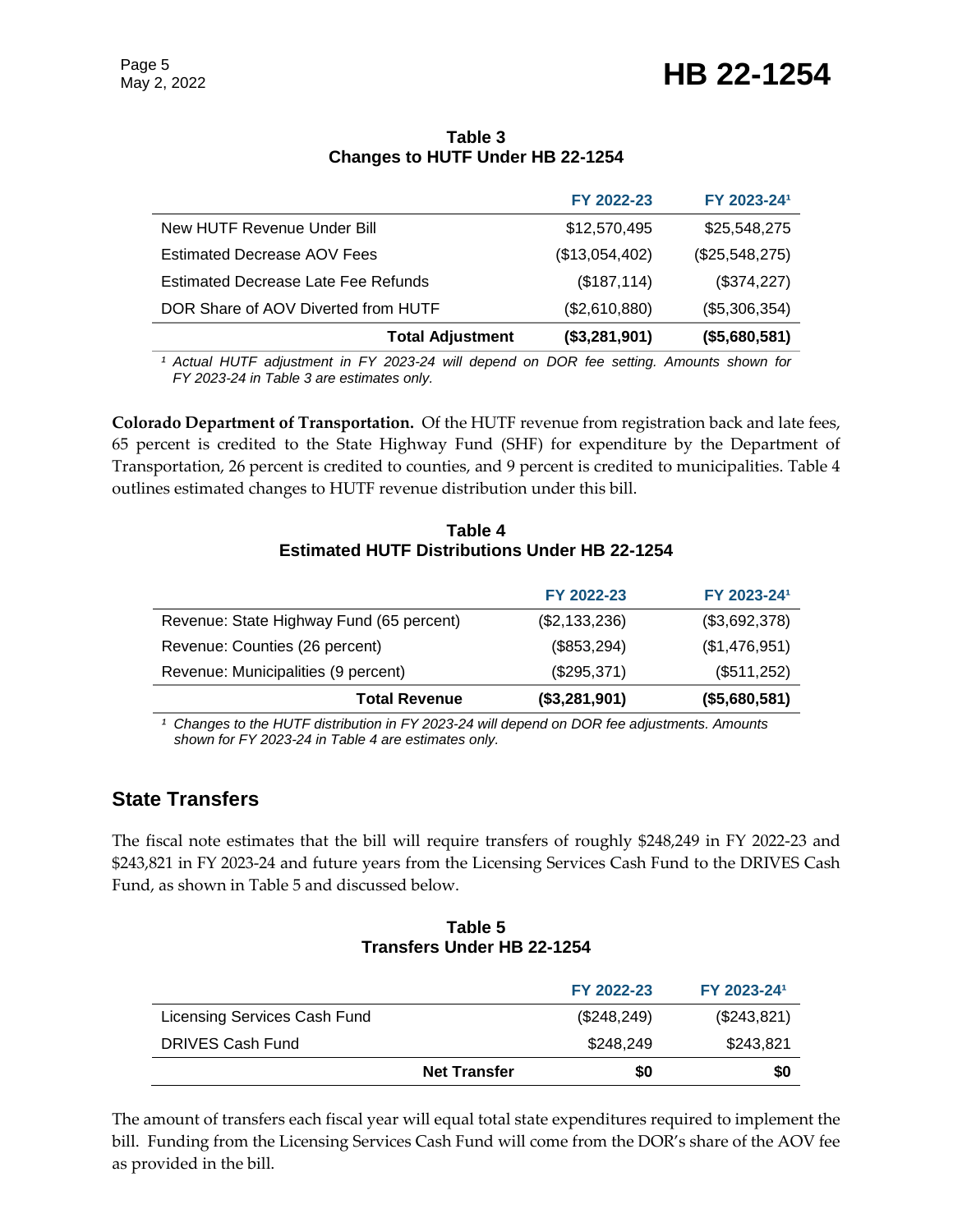## **State Expenditures**

The bill increases state expenditures in the DOR by \$274,397 in FY 2022-23 and \$288,217 in FY 2023-24 and ongoing, paid from the DRIVES Cash Fund. Expenditures are shown in Table 6 and detailed below.

#### **Table 6 Expenditures Under HB 22-1254**

|                                           |                   | FY 2022-23     | FY 2023-24     |
|-------------------------------------------|-------------------|----------------|----------------|
| <b>Department of Revenue</b>              |                   |                |                |
| <b>Personal Services</b>                  |                   | \$112,815      | \$193,397      |
| <b>Operating Expenses</b>                 |                   | \$2,160        | \$3,645        |
| <b>Capital Outlay Costs</b>               |                   | \$18,600       |                |
| <b>Refund Document Costs</b>              |                   | \$23,389       | \$46,779       |
| <b>Computer Programming</b>               |                   | \$91,285       |                |
| Centrally Appropriated Costs <sup>1</sup> |                   | \$26,148       | \$44.396       |
|                                           | <b>Total Cost</b> | \$274,397      | \$288,217      |
|                                           | <b>Total FTE</b>  | <b>1.6 FTE</b> | <b>2.7 FTE</b> |

<sup>1</sup> *Centrally appropriated costs are not included in the bill's appropriation.*

**Refund processing staff.** Based on the assumptions above, the DOR will require 1.6 FTE in FY 2022-23 and 2.7 FTE in FY 2023-24 and out years to process additional refund requests from persons who were required to pay late fees or back registration fees. This assumes 8 minutes of staff time per request to process 42,526 refund requests. First-year staff costs are prorated for a December 1, 2022 start date, and standard operating and capital outlay costs are included.

**Printing and postage.** Expenditures in the DOR will increase to print and mail responses to refund requests. These costs include \$0.03 for paper, \$0.49 for printing and \$0.58 for mailing the response for each request.

**Computer programming.** In FY 2022-23, one-time programming costs of \$91,285 are required to update the Driver License, Record, Identification and Vehicle Enterprise Solutions (DRIVES) system. Programming costs, to be paid from the DRIVES Cash Fund, are based on 320 hours of programming at a rate of \$225 per hour, as well as \$19,285 in other implementation costs, which include implementation support to the vendor from DOR staff and quality assurance support from the Office of Information Technology.

**Other DOR impacts.** The DOR will be required to update rules, forms, manuals, and the department's website to reflect the change in law. Additionally, the DOR will provide training to authorized agents, Title and Registration Section staff, and law enforcement. Any workload increases or costs associated with these activities can be accomplished within existing appropriations.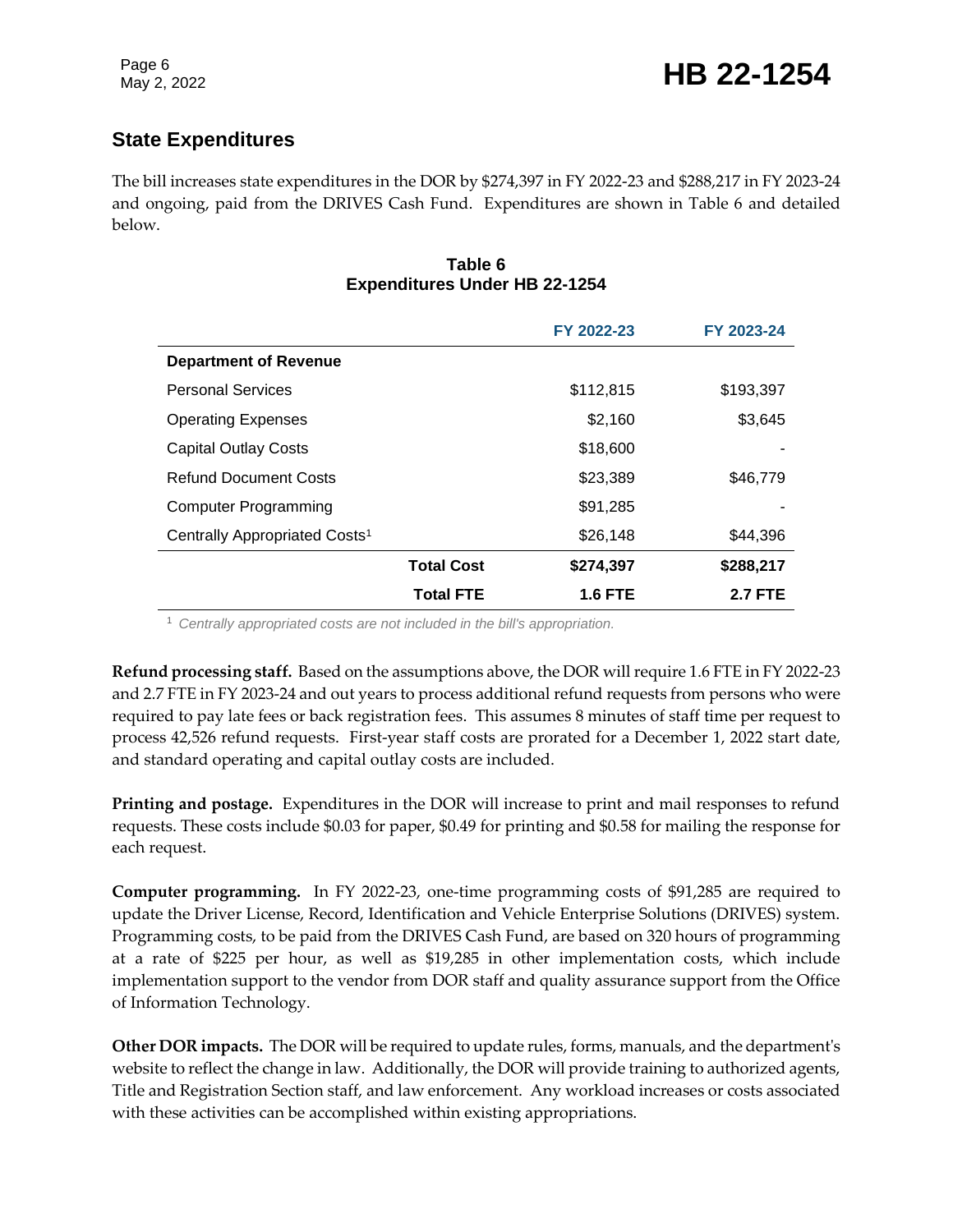## Page 7<br>May 2, 2022 **HB** 22-1254

**Centrally appropriated costs.** Pursuant to a Joint Budget Committee policy, certain costs associated with this bill are addressed through the annual budget process and centrally appropriated in the Long Bill or supplemental appropriations bills, rather than in this bill. These costs, which include employee insurance and supplemental employee retirement payments, are shown in Table 6.

#### **Other Budget Impacts**

**TABOR refunds.** The bill is expected to decrease the amount of state revenue required to be refunded to taxpayers by \$526,880 in FY 2022-23 and by \$81,276 in FY 2023-24. This estimate assumes the December 2021 LCS revenue forecast. A forecast of state revenue subject to TABOR is not available beyond FY 2023-24. Because TABOR refunds are paid from the General Fund, changes to cash fund revenue will impact the amount of General Fund available to spend or save. Revenue to the Bridge Safety Enterprise is not subject to TABOR, and is therefore not reflected in these TABOR refund amounts.

#### **Local Government**

The bill increases county revenue from late fees and prorated registration fees and taxes, reduces revenue to county road and bridge funds, and reduces the local portion of the Highway Users Tax Fund. These impacts are shown in Table 7 and discussed below.

|                                        | FY 2022-23    | FY 2023-241   |
|----------------------------------------|---------------|---------------|
| <b>Back Registration and Late Fees</b> | \$3,198,211   | \$6,500,044   |
| County Road and Bridge Fee Decrease    | (\$1,462,093) | (\$5,463,533) |
| <b>HUTF Decrease</b>                   | (\$853,294)   | (\$1,476,951) |
| <b>Total Revenue</b>                   | \$882,823     | (\$440,440)   |

#### **Table 7 Changes to County Revenue Under HB 22-1254**

*¹ Actual county revenue in FY 2023-24 will depend on DOR fee adjustments. Amounts shown for FY 2023-24 in Table 7 are estimates only.*

County clerks and recorders currently keep \$10 from every late registration fee. The bill decreases the County Road and Bridge fee from \$1.50 to \$0.94 in FY 2022-23 to adjust for increases and decreases to HUTF revenue from back registration and late fees, as well as revenue from temporary permit late fees. The fiscal note assumes that HUTF revenue from back registration and late fees will be neutral in FY 2023-24 through FY 2025-26, but that counties will receive \$5.5 million in additional revenue from their \$10 share of temporary permit late fees. Therefore, the fiscal note assumes the County Road and Bridge Fee will be decreased to compensate for this increase in late fee revenue in FY 2023-24 through FY 2025-26.

Workload will also minimally increase for county clerks and recorders that act as authorized agents to update registration and fee requirements. The portion of HUTF to municipalities will decrease by the amounts shown in Table 4 above.